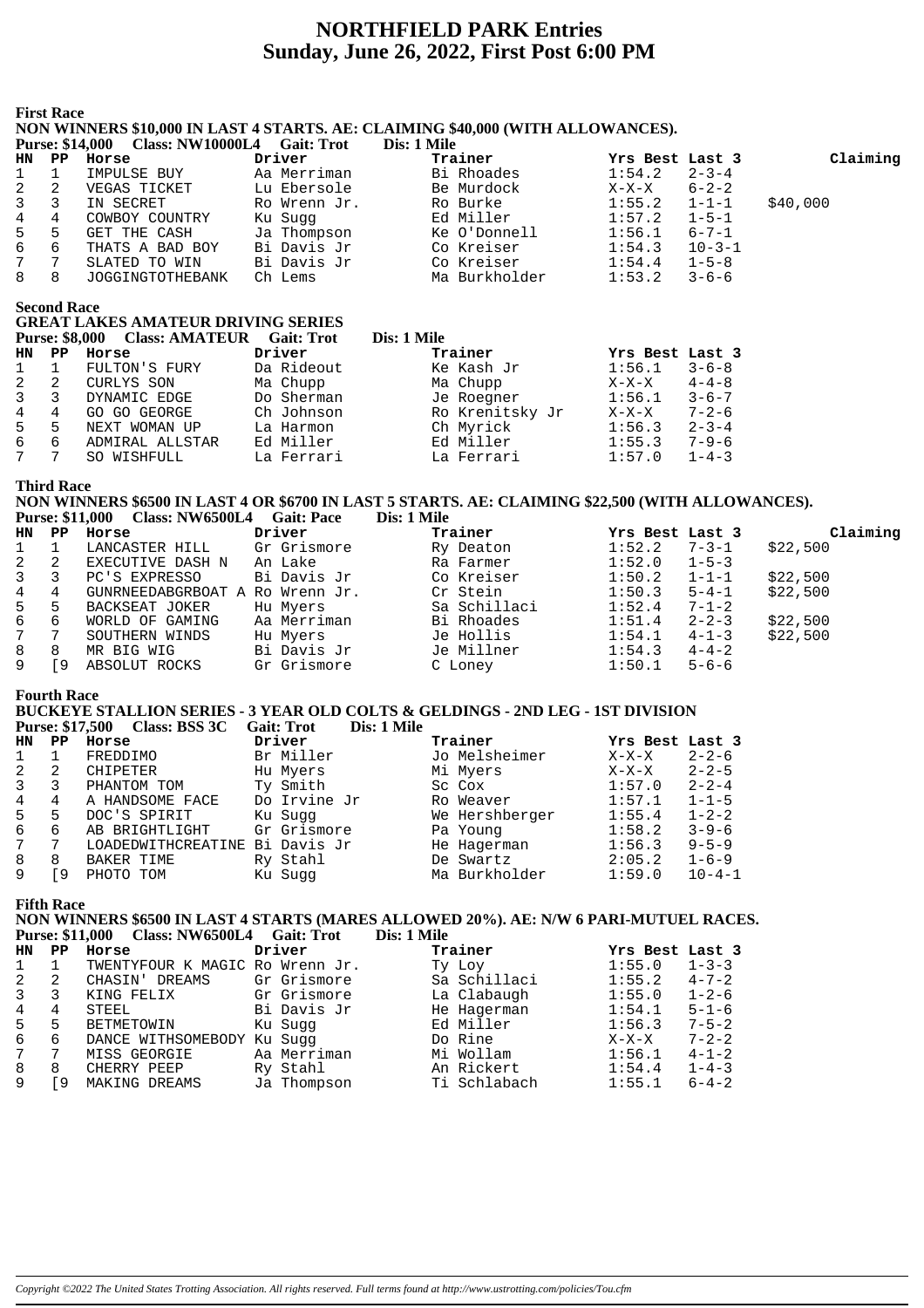|                | <b>OPEN</b>         |                                |                   |             |               |                 |             |  |  |
|----------------|---------------------|--------------------------------|-------------------|-------------|---------------|-----------------|-------------|--|--|
|                |                     | Purse: \$18,000 Class: OPEN    | <b>Gait: Trot</b> | Dis: 1 Mile |               |                 |             |  |  |
| HN             | PP                  | Horse                          | Driver            |             | Trainer       | Yrs Best Last 3 |             |  |  |
| $\mathbf{1}$   |                     | LONG LIVE THE KING Bi Davis Jr |                   |             | Ma Chupp      | 1:53.2          | $2 - 1 - 1$ |  |  |
| 2              | 2                   | WINNING SHADOW                 | Ch Lems           |             | Jo Hope       | 1:52.3          | $5 - 2 - 1$ |  |  |
| $\overline{3}$ | 3                   | REFI                           | Ro Wrenn Jr.      |             | Sa Schillaci  | 1:54.3          | $1 - 5 - 6$ |  |  |
| 4              | 4                   | BARN HALL                      | W Wilder          |             | Ra Bendis     | 1:56.2          | $3 - 2 - 1$ |  |  |
| 5              | 5                   | MAC DEENO                      | Ry Stahl          |             | An Rickert    | 1:52.4          | $4 - 1 - 1$ |  |  |
| 6              | 6                   | TEOUILA TALKIN                 | Ro Wrenn Jr.      |             | Ro Burke      | 1:53.4          | $1 - 1 - 1$ |  |  |
| 7              | 7                   | MVP LUKE                       | Aa Merriman       |             | Ed Zubkoff Jr | 1:52.4          | $4 - 6 - 2$ |  |  |
|                | <b>Seventh Race</b> |                                |                   |             |               |                 |             |  |  |

## **BUCKEYE STALLION SERIES - 3 YEAR OLD COLTS & GELDINGS - 2ND LEG - 2ND DIVISION Purse: \$17,500 Class: BSS 3C Gait: Trot Dis: 1 Mile**

| <b>HN</b> | PP | Horse            | Driver       | Trainer     | Yrs Best Last 3 |              |
|-----------|----|------------------|--------------|-------------|-----------------|--------------|
|           |    | ROSE RUN XTREME  | Do Irvine Jr | Ro Weaver   | 1:59.2          | $5 - 4 - 3$  |
|           | -2 | HUSTLENOMICS     | Ja Thompson  | To Luther   | 1:55.0          | $7 - 1 - 1$  |
| 3         |    | NORMAN HILL      | Ch Lems      | Ch Myrick   | 1:59.4          | $5 - 7 - 1$  |
| 4         | 4  | COUNT THE COIN   | Ry Stahl     | De Swartz   | $X-X-X$         | $2 - 10 - 5$ |
| 5         | 5  | ANDOVERTHECADDY  | Gr Grismore  | Je Roegner  | $X-X-X$         | $3 - 4 - 3$  |
| 6         | 6  | HILLOFA KNOCKOUT | W Wilder     | Da Altmeyer | 1:58.2          | $3 - 1 - 2$  |
|           | 7  | SPIRIT RIDGE     |              | Jo Wengerd  | 2:00.1          | $3 - 9 - 7$  |
| 8         | 8  | PINE ROCKET      | Ro Wrenn Jr. | Me Wrenn    | 2:01.4          | $2 - 5 - 2$  |
|           | 9  | SHAMROCK         | Ka Kauffman  | Ry Miller   | 1:58.1          | $3 - 1 - 1$  |

**Eighth Race**

**Sixth Race**

## **NON WINNERS \$8000 IN LAST 4 STARTS. AE: CLAIMING \$30,000 (WITH ALLOWANCES).**

|                 |    | <b>Purse: \$12,200 Class: NW8000L4</b> | <b>Gait: Pace</b> | Dis: 1 Mile   |                 |             |          |
|-----------------|----|----------------------------------------|-------------------|---------------|-----------------|-------------|----------|
| HN PP           |    | Horse                                  | Driver            | Trainer       | Yrs Best Last 3 |             | Claiming |
|                 |    | OK KUDO                                | Gr Grismore       | Ja Day        | 1:51.2          | $4 - 7 - 3$ |          |
| $\mathbf{2}$    | -2 | LAUGHAGAIN HANOVER Ro Wrenn Jr.        |                   | Ro Burke      | 1:50.1          | $2 - 1 - 5$ |          |
| $3^{\circ}$     |    | RECORD MACHINE                         | Gr Grismore       | Sa Schillaci  | 1:52.3          | $6 - 1 - 2$ |          |
| 4               | 4  | NOT TODAY                              | Ch Lems           | Jo Ciocca Jr. | 1:52.1          | $3 - 6 - 5$ |          |
| 5 <sub>1</sub>  | 5  | ZIGGY SKY                              | Bi Davis Jr       | Pa Holzman    | 1:51.2          | $2 - 3 - 2$ | \$30,000 |
| 6               | 6  | CLOSING STATEMENT                      | Ry Stahl          | Ra Bendis     | 1:50.2          | $1 - 5 - 8$ |          |
| $7\overline{ }$ |    | MARVALOUS ARTIST                       | Ry Stahl          | An Rickert    | 1:52.1          | $1 - 4 - 4$ | \$30,000 |
| 8               | 8  | ANDALE ANDALE                          | Ch Lems           | Ma Burkholder | 1:52.0          | $3 - 2 - 3$ |          |
| 9               | -9 | NOTYOURTYPICALMAN                      | Aa Merriman       | Cr Stein      | 1:55.2          | $7 - 4 - 2$ | \$30,000 |

## **Ninth Race**

## **BUCKEYE STALLION SERIES - 3 YEAR OLD COLTS & GELDINGS - 2ND LEG - 3RD DIVISION**

|                |             | Purse: \$17,500 Class: BSS 3C Gait: Trot |              | Dis: 1 Mile  |                 |              |
|----------------|-------------|------------------------------------------|--------------|--------------|-----------------|--------------|
| <b>HN</b>      | $_{\rm PP}$ | Horse                                    | Driver       | Trainer      | Yrs Best Last 3 |              |
|                |             | ALL GAS NO BRAKES                        | Ja Thompson  | To Luther    | 1:57.3          | $4 - 1 - 2$  |
| 2              | 2           | ROSE RUN XTATIC                          | To Hall      | Mi Polhamus  | $X-X-X$         | $4 - 10 - 2$ |
| $\mathbf{3}$   | 3           | PETERBILT                                | Mi Cushing   | Fr Morgan Jr | 1:56.4          | $8 - 1 - 3$  |
| 4              | 4           | HIT EM UP DUDE                           | Gr Grismore  | He Hagerman  | $X-X-X$         | $5 - 2 - 4$  |
| 5 <sup>1</sup> | 5           | UNCLE LEON                               | Hu Myers     | Du Arledge   | 1:56.1          | $8 - 3 - 4$  |
| 6              | 6           | MO BAY                                   | Gr Grismore  | Sa Schillaci | 1:55.4          | $5 - 1 - 2$  |
| $7\phantom{0}$ | 7           | DOO WOP LOU                              | Hu Myers     | Jo Christman | 1:59.0          | $3 - 2 - 5$  |
| 8              | 8           | ROSE RUN XALTED                          | Do Irvine Jr | Ro Weaver    | 2:06.1          | $1 - 2 - 6$  |
| 9              | 9           | STRIKING COUNT                           | Ch Lems      | Mi Wollam    | 1:55.2          | $5 - 7 - 2$  |

**Tenth Race**

## **BUCKEYE STALLION SERIES - 3 YEAR OLD COLTS & GELDINGS - 2ND LEG - 4TH DIVISION Purse: \$17,500 Class: BSS 3C Gait: Trot Dis: 1 Mile**

| HN             | PP | Horse                           | Driver      | Trainer       | Yrs Best Last 3 |              |
|----------------|----|---------------------------------|-------------|---------------|-----------------|--------------|
|                |    | MY GUY WRAPSITUP                | Ka Kauffman | Th Gawron     | 1:57.4          | $1 - 3 - 4$  |
|                | 2  | BH GOLD CASH                    | Ku Sugg     | Do Rine       | $X-X-X$         | $5 - 3 - 10$ |
| $\overline{3}$ |    | GO GO ANDY                      | Lu Ebersole | Je Millner    | 2:00.0          | $5 - 7 - 6$  |
| 4              | 4  | DUNDEE'STOP CHOICE Do Mc Kirgan |             | B Umholtz     | $X-X-X$         | $3 - 4 - 3$  |
| 5              | 5  | SLIM JIMMY                      | Br Miller   | Ja McGinnis   | 1:55.3          | $1 - 3 - 2$  |
| 6              | 6  | TRAPPER MAN                     | Ch Lems     | Ma Chupp      | 2:00.0          | $6 - 1 - 5$  |
|                | 7  | FLOYD OF ROSEDALE               | Ch Lems     | Ch Myrick     | 1:58.3          | $1 - 8 - 2$  |
| 8              | 8  | MASCULINE HILL                  | Br Miller   | Jo Melsheimer | $X-X-X$         | $4 - 6 - 8$  |
|                | q  | UPHILL LIE                      | Gr Grismore | Sa Schillaci  | 1:57.0          | $1 - 1 - 2$  |

**Eleventh Race**

## **GUARANTEED \$10,000 PICK 4 STARTS HERE NON WINNERS \$5000 IN LAST 4 STARTS.**

|              |    | <b>Purse: \$9,000 Class: NW5000L4</b> | <b>Gait: Trot</b> | Dis: 1 Mile  |                 |             |
|--------------|----|---------------------------------------|-------------------|--------------|-----------------|-------------|
| <b>HN</b>    | PP | Horse                                 | Driver            | Trainer      | Yrs Best Last 3 |             |
| $\mathbf{1}$ |    | FLY JESSE FLY                         | Lu Ebersole       | Ca Hollar    | 1:57.0          | $6 - 4 - 5$ |
| 2            | 2  | WINNERUP                              | Ch Lems           | He Hagerman  | 1:53.2          | $4 - 1 - 7$ |
| 3            | 3  | CHECKMATE                             | Hu Myers          | Sa Schillaci | 1:56.0          | $2 - 6 - 5$ |
| 4            | 4  | SWAN ON A MISSION                     | Ku Sugg           | Ed Miller    | 1:55.3          | $7 - 2 - 4$ |
| 5            | 5  | FAVORITE UNCLE                        | Aa Merriman       | Br Miller    | $X-X-X$         | $8 - 2 - 2$ |
| 6            | 6  | DONTYOUSAYIT                          | Hu Myers          | Ke Sherman   | 1:56.3          | $5 - 5 - 3$ |
| 7            | 7  | KOLIN                                 | Ch Lems           | Ja Criss Jr  | 1:56.1          | $3 - 4 - 4$ |
| 8            | 8  | WINDSONG PATRIOT                      | Hu Myers          | Me O'Donnell | 1:55.4          | $3 - 2 - 4$ |